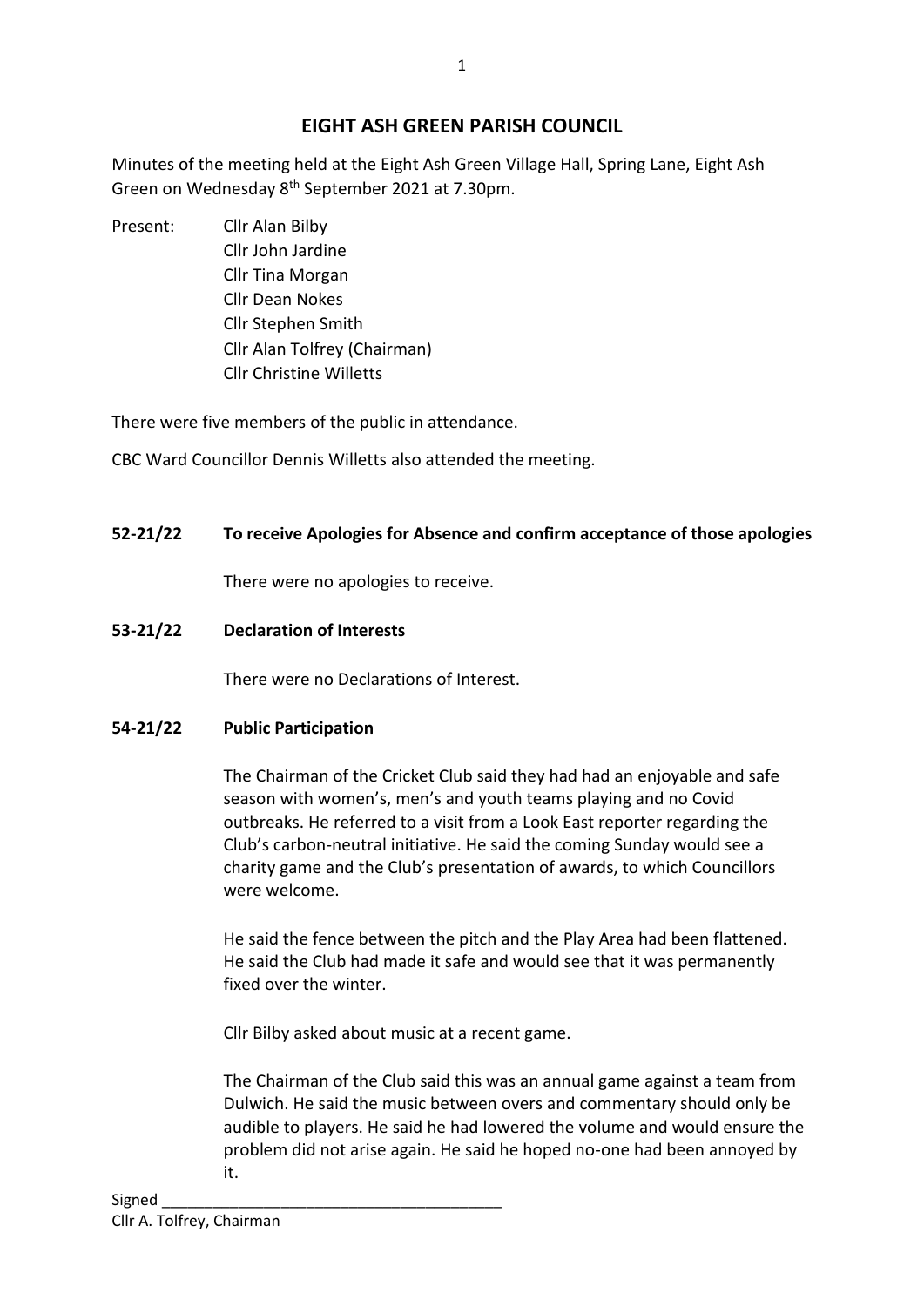## **55-21/22 To agree as a true record the minutes of the meeting of the Parish Council held on Wednesday 14th July 2021**

The minutes of the meeting held on Wednesday 14th July 2021 were **agreed**  as a true record and signed by the Chairman.

## **56-21/22 Report from the County and Borough Councillors**

Cllr Dennis Willetts gave apologies for Cllr Barber and Cllr Leatherdale, who were both at other meetings.

He referred to work on the A12 Junction 26 and said he was disappointed it was proceeding so slowly. He said materials were not available but that the permit for work expired on 5<sup>th</sup> November 2021, and that the contractor would have to pay a penalty to Highways England if the work was not completed to schedule.

He referred to current Local Highways Panel schemes. He said funding for the 20s Plenty scheme at the primary school had been agreed. He said these schemes often proved more effective than more expensive, official schemes.

He referred to the provision of roundabouts on the A1124 at the junctions with Spring Lane and Wood Lane. He said engineers would not support roundabouts with the Primary 1 road being close to capacity. He said a roundabout would give all roads equal priority where the A1124 should retain priority. He said this was the position at the moment.

Cllr Jardine referred to roundabouts on the A120 at Marks Tey and asked if these had not set a precedent.

Cllr Willetts said he would take this back to the engineers.

Cllr Smith asked if the lights being installed on the junction would be 24 hour. Cllr Willetts said not as far as he was aware but that he would ask the question.

He said Cllr Barber had written to the Parish Council about locations for Vehicle Activated Signs and four sites had been identified. He said the sites on Wood Lane and Spring Lane had been chosen but the locations on Halstead Road needed further information and safety checks and analysis. He said this scheme would proceed and was being part-funded following an offer from the Parish Council.

He referred to flooding issues on Huxtables Lane and the Bridleway. He said the road had been dug up again with no chlorinated water found which meant this would not be dealt with by Anglian Water. He said the issue was on County Council land.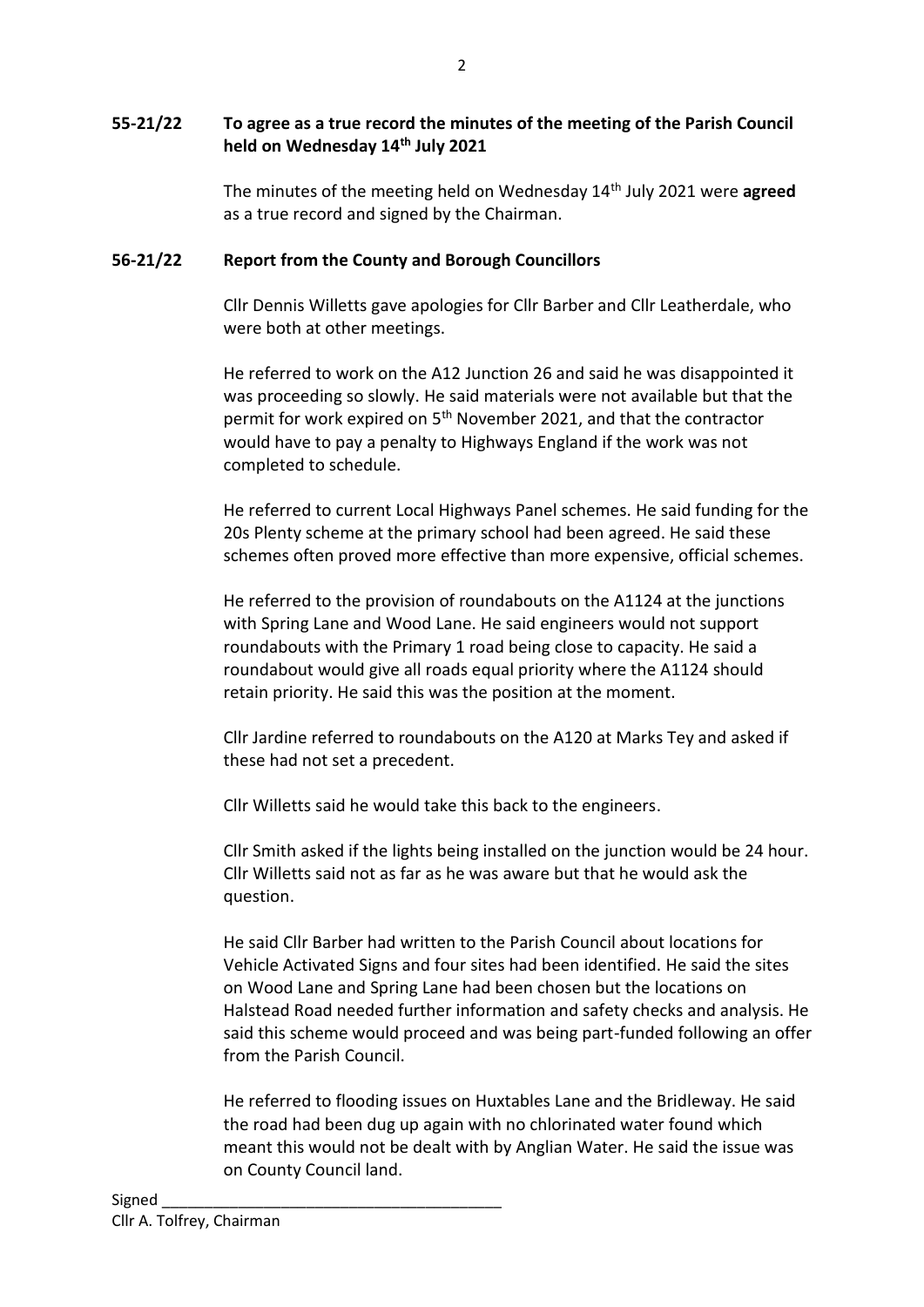A resident referred to several issues on local highways including signs obscured by growth and paint fading on many roads.

Cllr Jardine asked about the opening of the new B & Q store if completion of the work was not achieved.

Cllr Willetts said the work on which this depended was on schedule for completion by 2<sup>nd</sup> October 2021.

## **57-21/22 To review the Council's Action Tracker and to note any action necessary.**

## **a) Salt bins**

## **i) To note existing and potential sites for Parish Council salt bins**

It was noted that one bin was located in Heathfields and one had been located in the Walk but was missing.

**ii) To agree to purchase new salt bins at a cost of £159.99 including VAT each.**

It was **agreed** to purchase new salt bins at a cost of £159.99 including VAT. The Clerk said she would look into installation costs.

## **b) To discuss the Eight Ash Green Welcome pack and note any action necessary.**

Cllr Nokes said he would speak to Mr Winterbourne about the Pack. It was noted the Welcome Pack would be included on the October agenda.

Cllr Jardine asked councillors to send any updates for the Tracker to the Clerk who would send then send out the document the following week.

PCSO Scheme – the Clerk said she would re-send the email regarding the briefing on this subject.

Cllr Nokes said new padlocks were needed for the heath. It was noted he would look into this and a new key list would be started.

The Clerk said she was due to meet with the Allotment Steward regarding renewals for 2021/22.

The Community Garden was discussed and various options considered.

## **58-21/22 To agree the Parish Council response to planning applications received from Colchester Borough Council and to note decisions made on previous applications**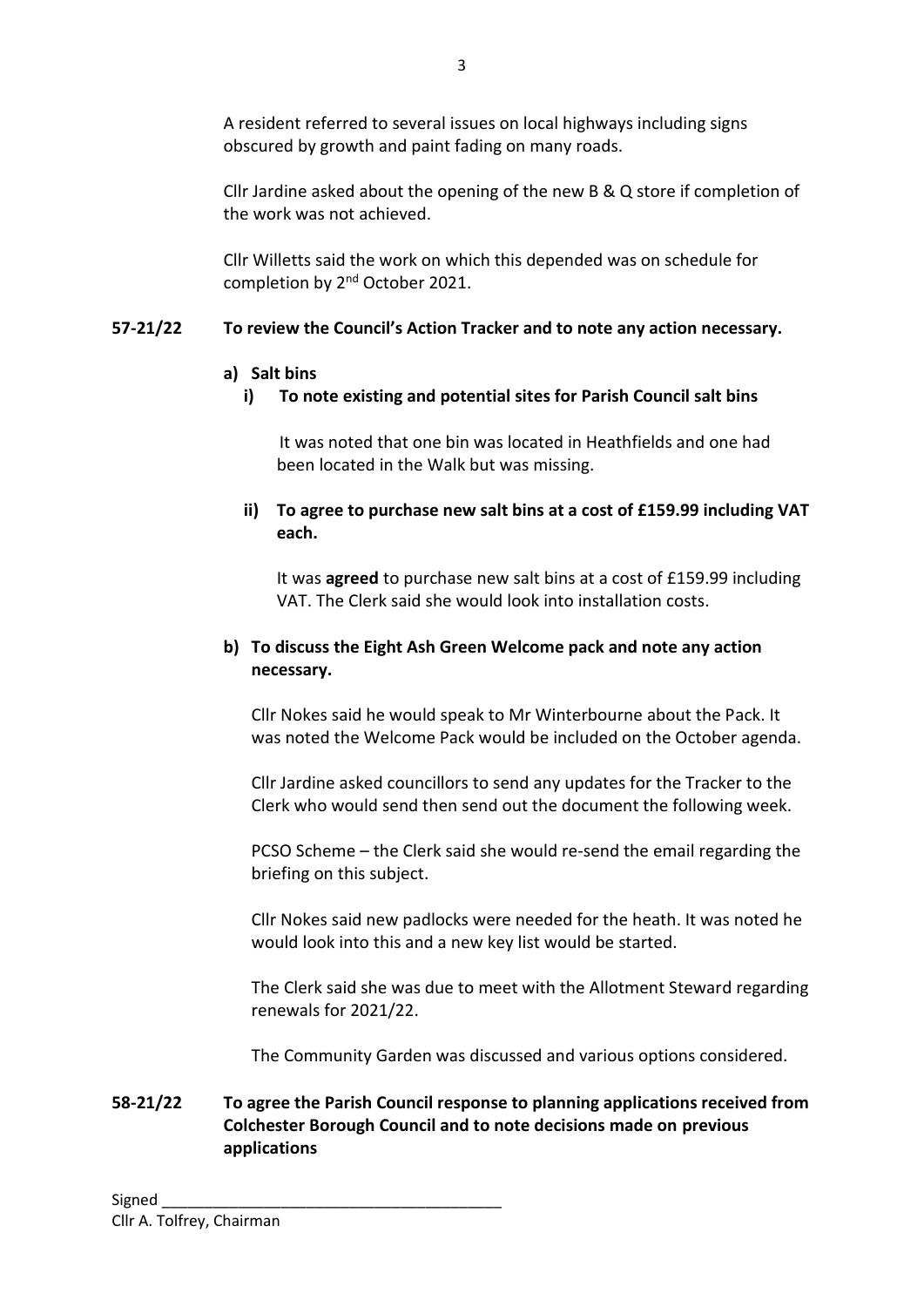#### **211958 – no details available**

**212175 - Greenacres, The Bridleway, Fordham Heath Colchester CO3 9TA - Erection of ground floor rear extension.**

It was **agreed** that the Council had no objection to this application.

**212146 - Little Steading, Huxtables Lane, Fordham Heath Colchester CO3 9TJ - Application to vary condition 4 following grant of planning permission 201382**

It was **agreed** that the Council had no comment about this application.

#### **Planning Decisions**

**211912 - The Firs, Abbotts Lane, Eight Ash Green Colchester CO6 3QL - Single storey rear extension & single storey front extension & alterations –** *Permission granted, 3 conditions, 19th August 2021*

**Planning Inspectorate APP/A1530/W/20/3256768: Mantells, Foxes Lane, Eight Ash Green CO6 3PS –** *2 Appeals dismissed, 2 allowed.*

**Application No: CC/COL/70/21 - Proposal: The retention of an existing classbase for a temporary period without compliance with Condition 2 (time limit) attached to planning permission CC/COL/28/16 - Holy Trinity Church Of England Primary School, Fiddlers Folly, Fordham Heath, CO3 9UE –** *Permission granted.*

## **59-21/22 Heaths and Greens**

#### **a) To receive a report on Heaths and Greens**

Cllr Nokes said he would look at the new padlocks required. He said that the ones for the Bridleway would not change and that the residents at either end could have a key.

He referred to the emergency tree work done by Stour Valley Tree Services.

He said the tender documents for maintenance of the heath had gone out to a couple of interested parties.

He said the next Volunteer Day would be held on 23rd October 2021.

He referred to the ditches along the Huxtables Lane side of the allotments and said clearing this might relieve some of the standing water issue in the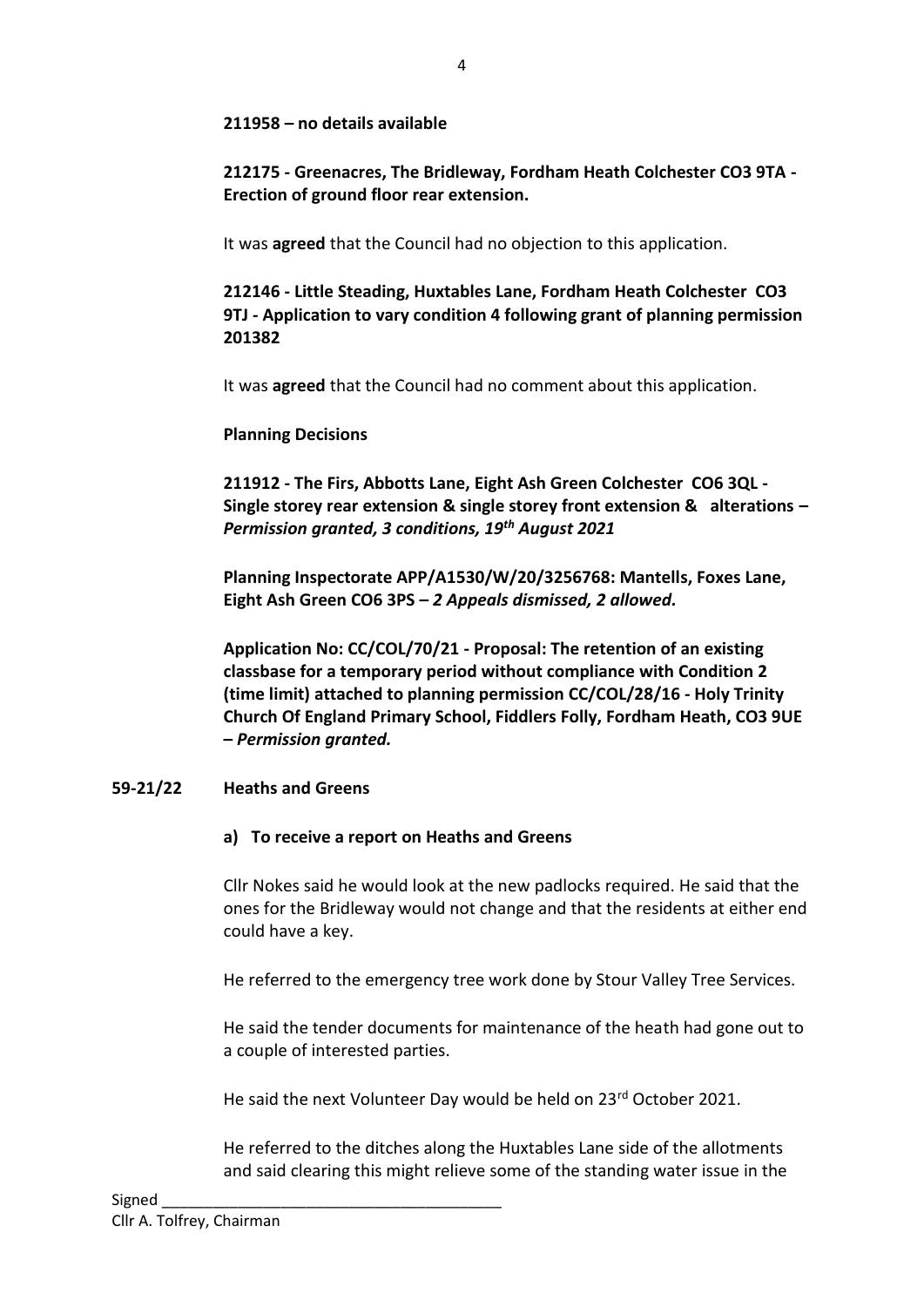vicinity. He said he would discuss with Mr Winterbourne and look into a quote for clearing and installing a pipe.

**b) To consider the security of the heath and note any action necessary.**

This had been discussed under a) above.

**c) To note tree work undertaken on Parish Council land under delegated authority.**

This had been noted under a) above.

**d) To receive an update on any outstanding issues affecting Parish Council land.**

This had been discussed under a) above.

**60-21/22 To consider and possibly agree to replace the Village Sign at an estimated cost of £250.**

It was **agreed** to replace the Village Sign at an estimated cost of £250.

## **61-21/22 To consider and possibly agree to install a memorial bench within the allotments (cost to be met by resident)**

It was **agreed** to install a memorial bench within the allotments (cost to be met by a resident).

It was noted that details of the benches previously installed on the heath would be sent to the resident for consideration.

It was agreed that discussion would take place with the allotment steward regarding location and the possibility of a concrete base.

# **62-21/22 Highways Devolution To agree to join the Essex County Council Highway Devolution Scheme (details circulated prior to the meeting).**

It was **agreed** to join the Essex County Council Highways Devolution Scheme.

Cllrs Jardine and Smith said they would be happy to be involved in this initiative.

## **63-21/22 Accounts & Payments:**

a) Statement of Accounts to be circulated prior to the meeting